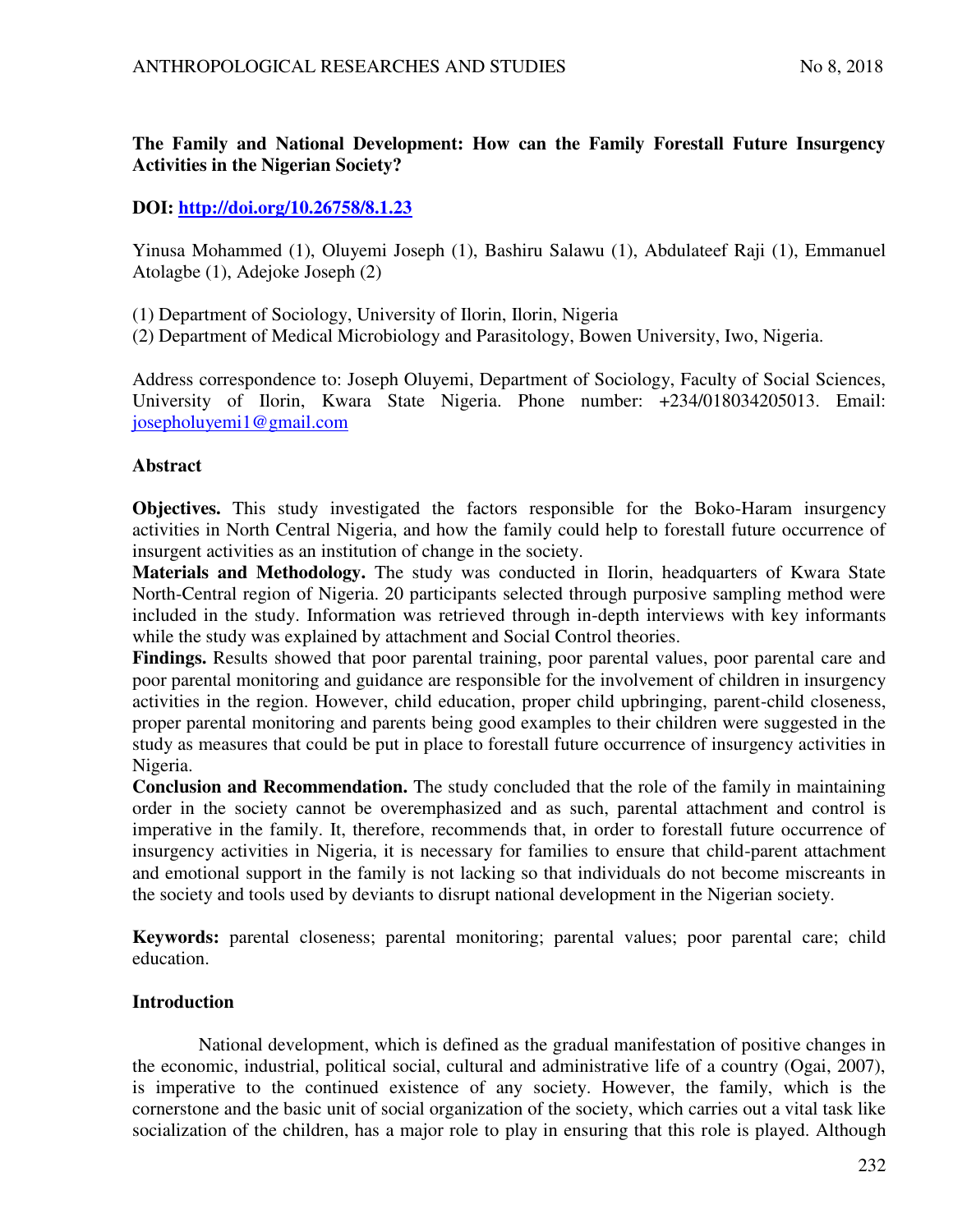no single definition of "the family" captures the many forms of family units around the world, The U.S. Census Bureau (2001) has defined the family as that which includes a householder and one or more people living in the same household who are related to the householder by birth, marriage, or adoption while the Population Reference Bureau (2000) described the family as a group of people held together by birth, marriage, or adoption or by common residence or close emotional attachment (Patterson, 2002).

However, in Africa, the family is seen in another dimension, more as an extended family comprising of a married couple, their offspring and immediate kith and kin-brothers and sisters of the bride, groom and the parents, relatives, in-laws and any other dependants (Nwobi, 1997). The family has been said to provide several important functions for society, some of which include: family formation, economic support, nurturance, and socialization, as well as protection of vulnerable members (Shaffer, 2000). Yet, despite this, it is sad to note that, many of the miscreants in the Nigerian society were born into one family or another. The Nigerian society recently is witnessing a high level of moral decay and there is an implosion in the number of youths and adolescents exhibiting anti-social and immoral behaviors (Nwosuji, 2008) causing a drastic change in the quality and quantity of relationships in the family (Ziehl, 2003).

Nigeria is faced with many inherent social problems, but in recent years the Boko Haram insurgency seems to be one of the most problematic issues that threaten the economic, political and social development of the country. The insurgent group whose official name is Jamā'atu Ahli's-Sunna li'd-Da'wati wa'l-Jihād (an Arabic name that means *Society of Adherents to the Prophet's Teachings Committed to the Propagation of the Faith and Jihad*) was established in Maiduguri, the capital of Borno State Northeast Nigeria (Chothia, 2014) and has brought widespread insecurity to many parts of the region thereby threatening national development in the country. The lingering poverty in the country has caused many of Nigerian citizens to engage in social violence. Those *Almajiri* (child pupil) who are scattered all over the streets in northern Nigeria begging for alms (Shettima, 2009), are recruited to join Boko Haram and engage in violent aggression and other social and criminal activities of Boko Haram of suicide bombing. Many of these attacks have brought a serious paralysis to business activities in the region (Okereocha, 2012), leading to economic backwardness and consequently an increase of poverty, unemployment, insecurity, and failure of the sustainable human development (Shehu, 2015).

For almost a decade now, over 13,000 people have been killed while thousands of others have been displaced from their families especially in the northeastern region of the country the home of the sect (Shuaibu and Saleh, 2015), in a bid to flee for their dear lives. The question is, therefore: are not these individuals born into families with parents and significant others? The underlying assumption of the research is that a vacuum has been created by the family as a primary agent of socialization with the task of imbibing in children norms and values imperative to the development of their personality in order to help them contribute their quota to the peaceful coexistence of the society. It is against this backdrop that this study is been conducted.

#### **Theoretical Orientation**

#### *Attachment Theory*

Attachment theory was propounded by John Bowlby in 1969. The central focus of the theory is on the dynamics of long-term interpersonal relationship between people. According to Bowlby (1969), attachment begins in infancy and continues throughout the lifetime of a person. The theory proposed that an infant needs to develop a relationship with parents that will enhance the child's successful social and emotional development and in particular for learning how to effectively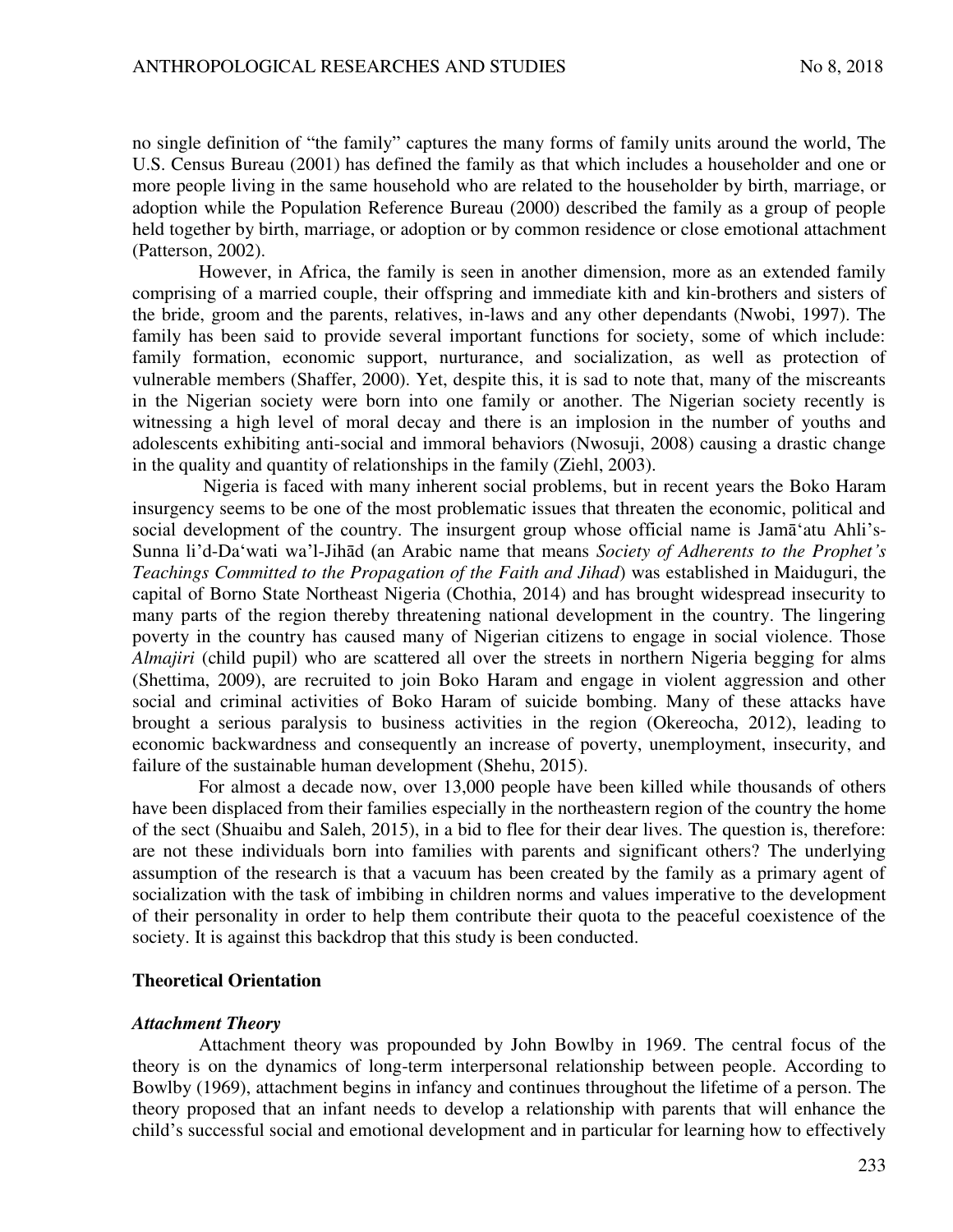regulate their feelings. This attachment will create a bond between the child and parents, which will eventually pattern their relationship as the child grows in life.

Resting on the propositions of this theory, this study can be explained on the premise that, when a bond is formed between either the father or the mother and the child at infancy, such bond will develop into a form of intimacy, resulting into trust and cordial communication between parents and the child. This closeness is therefore expected to help children avert immoral behaviors and normlessness because parental closeness with the child may allow for proper socialization of the child by the parents in whom good moral values are inculcated into the children by the parents.

Attachment theory was however criticized for over blaming parents for what becomes of a child, bearing in mind that peer groups and environment have an equal influence on his evolution.

#### *Social Control Theory*

The social control theory of Iva Nye (1958) proposes that the process of socialization and social learning builds self-control and reduces the inclination to indulge in behavior recognized as antisocial. The theory postulates that social control may come in the form of direct enforcement in which punishment is threatened or applied for wrongful behavior, while compliance to lay down rules is rewarded by parents, family and authority figures.

Building on this theory in explaining normlessness among children recruited into the Boko Haram insurgency group, it is assumed that if proper parental control is exerted on children, they would not be involved in such social vices, or this possibility would be considerably diminished.

Normlessness can be controlled directly by giving children standing rules, monitoring the kind of friends they associate with and staying out late or for a long time, and applying punishments when children deviate from them. This will serve as a deterrent to them and would avert future occurrence. It is also expected that if a child is aware that he/she will be punished for deviating from parental rules, there is an increased possibility that he/she would be willing to conform to such rules.

#### **Materials and Methodology**

This study was conducted in Irewolede area of Ilorin, headquarters of Kwara State, located in north-central Nigeria. The slogan for the State is "State of Harmony" because of the relative peace that is particular to the state and is being enjoyed by its inhabitants, thus serving as a refuge for many Nigerians seeking to reside in a peaceful environment. The city has was purposely selected for the study because of the relative peace that is being experienced in the State, which is the exact opposite of what entails in Maiduguri, the seat of the Boko Haram insurgence, so as to explore the factors responsible for the peace as it relates to the family when comparison is done and to determine how future insurgency activities in the region can be forestalled.

20 male family-heads, sixty years and above from diverse socio-economic backgrounds were purposively selected for the study. Although socialization of children in the family lies with both parents, male heads were selected for the study because, Nigeria is mainly a patriarchal society (Duze and Mohammed, 2006) in which family headship lies with the male. The families that were involved in the study have been able to raise their children successfully, reporting no cases of miscreants among them or anyone of the children as issues to the society. The qualitative method of inquiry that was used included an exploratory and explanatory case study approach to reveal the vacuum that has been created by the families in which members of the insurgent groups were born into.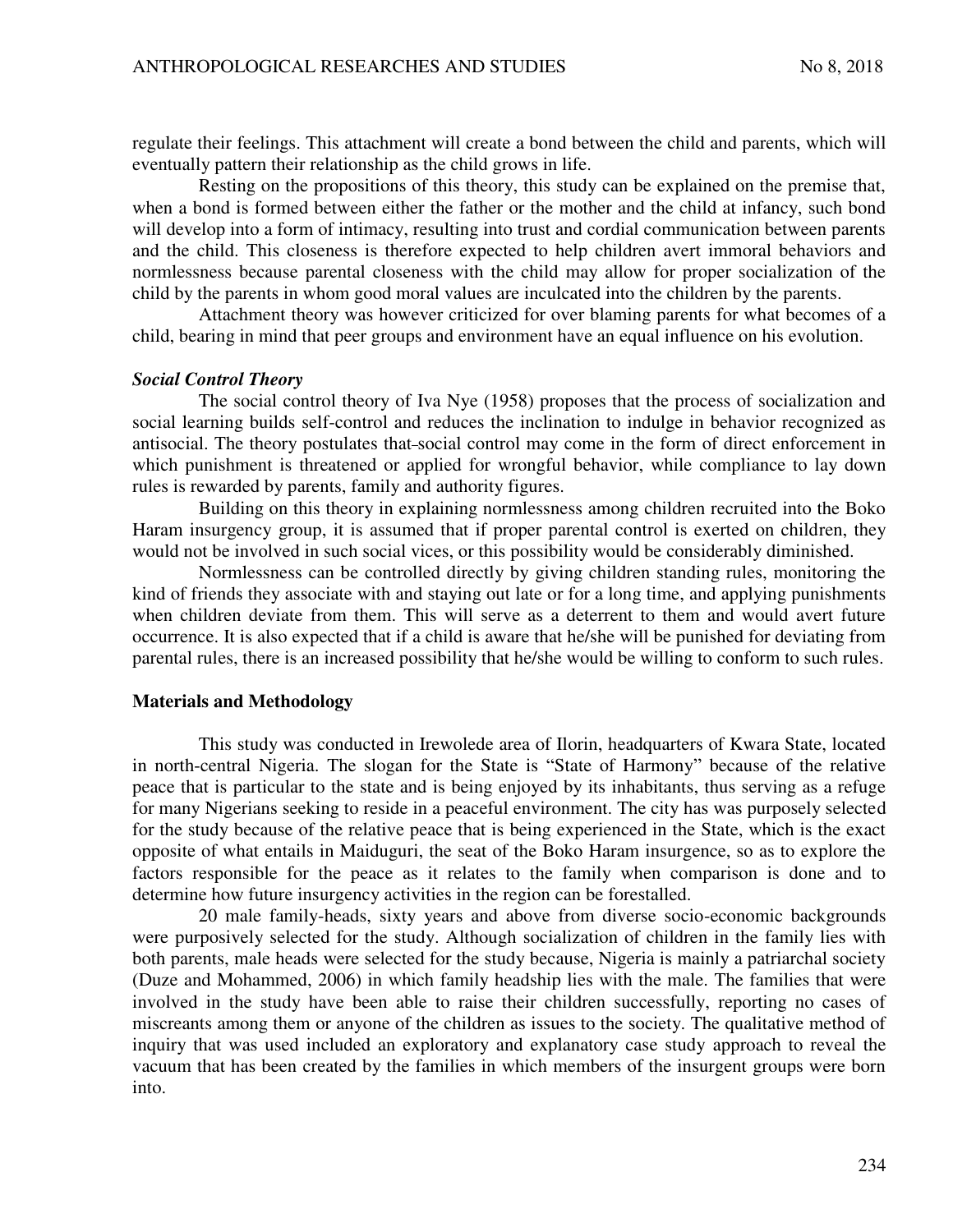The particular choice of a qualitative approach was dictated by the intention to gain insight into how the family could help in curbing insurgency activities in Nigeria. Information was retrieved from participants through unstructured in-depth interviews. Informants' consent was sought before the interview was conducted and informants' identities were treated with anonymity to gain the informants' confidence. In order to protect the confidentiality of the informants, the identities of the informants were indicated solely by their age and occupation in the society.

### **Results**

## **1. How has the family been able to contribute to Boko Haram Insurgency in Nigeria?**

Participants in the study had varying views about how the family has contributed to the insurgency activities of the Boko Haram Sect in Nigeria. The following were some of the factors enumerated by the participants.

## *1.1. Poor Home Training*

Many of the participants emphasized on lack of home training as a determining factor enhancing the participation of individuals from many families in the Boko Haram activities in the country. Some participants have this to say:

*"As a Christian, the bible says we should train up a child in the way he should go and when he grows old he will not depart from it. When you don't train a child with the right morals, and instill the right values in him, especially at the formative stage, you can rest assured that the child will be a serious concern to the society. I believe children in the region where insurgency activities are happening are not adequately trained and as such it is easy for them to be recruited into insurgency groups"* (medical doctor, 65 years).

Somebody else has something similar to say, listen to this:

*"Normally, a child that is well trained from home and has the right value instilled into him/her will not likely be involved in unruly activities in the society. This entails the fear of God, the fear of elderly ones and the fear of the people around you. I believe whoever loves his fellow neighbor will not be involved in the killing of his neighbor"* (petty trader, 62 years).

# *1.2. Poor Parental Values*

Another issue mentioned by the participants in the study is that of the poor parental values among many parents in the families in the region where insurgency occurs. Some of the participants have this to say:

*"I believe some parents themselves in this region where Boko Haram activities are predominant*  lack the right values and so they cannot pass the right values to their children. Many of them are not *educated so do not know their right from their wrong. For example, many uneducated men in the region marry many wives and also give birth to so many children that they cannot fend for then what you expect from such a place"* (retired civil servant, 66 years).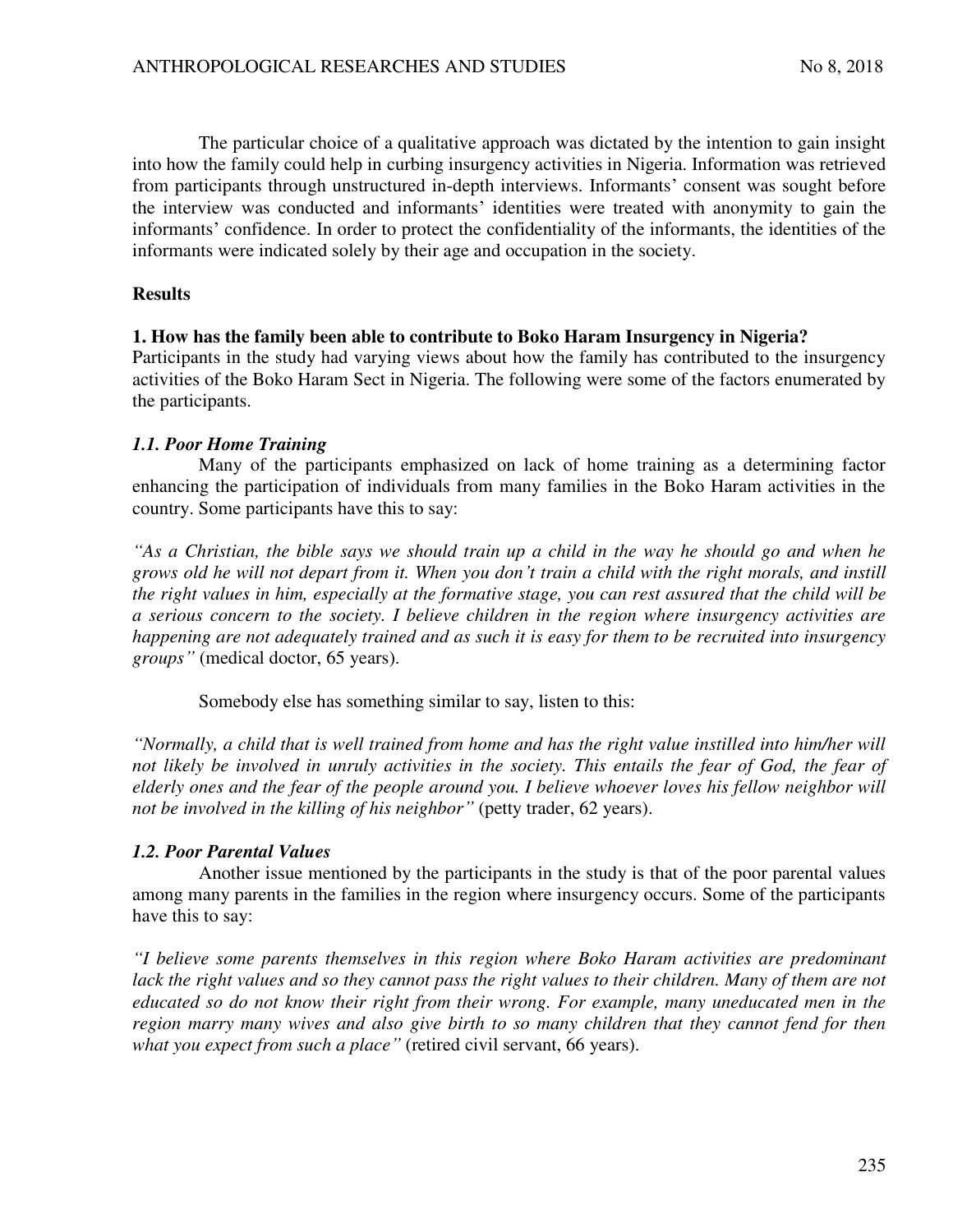In the same vein, another participant has this to say:

*"Children who engage in insurgent activities don't know what they are doing, it is what they are asked to do that they do. The trouble starts with the parents; they are not performing their duties as parents. The question is that, do these parents know what is right from what is wrong? You can only give what you have; a parent that does not possess the right values cannot pass the right values to the child" (*farmer, 62 years).

Another participant has something to say in line with this view, take a look at this:

*"Of course…. It is mandatory that parents with wrong values will pass such values to their children. There is an adage that says, it is the thread that a mother pulls that the child will use. The bible also says that everything produces after itself. So if a father is a drunkard or promiscuous, there is every probability that children from such parent will produce such traits"* (clergy, 68 years).

## *1.3. Poor Parental Care*

Another family-related factor identified by the participants in the study as contributing to the insurgency activities in this region is poor parental care. The following are some of their submissions:

*"Many of the parents from the families in which these children belong did not perform their duties as parents. I believe it is because parents from this region did not give their children adequate care, that is why these children give themselves up to Boko Haram"* (artisan, 61 years).

Another participant has something similar to say, hear this:

*"Well…it is because parents in this region do not cater for their children that is why many of them engage in unruly activities and join bad groups. There is an adage that says that to lose your child to death is better than the child being lost. In many families in this region, parents do not care about their children; whatever becomes of the child is the child's problem, and parents are not bothered about this. Early in the life of a child, he is given out by parents to their religious mallams who engage them in begging for alms and other derogatory activities which makes it easy for insurgent groups such as Boko Haram to recruit them*" (businessman, 71 years).

# *1.4. Poor Parental Monitoring and Guidance*

On parental monitoring, a participant has this to say:

*"I believe the parents of these children have a fault in monitoring their children. The children are not adequately monitored by their parents, especially in the formative years of their lives. In a case where a man has many wives and many children whom they cannot cater for or even believe they are responsible for. Many of those children will lack parental guidance, and would not have someone they fear who can serve as a guide for them"* (educationist, 69 years).

Similarly, another participant has this to say:

*"Most of these children are not adequately guided especially in their childhood. I once lived among them and sometimes I ask myself, where are their parents. When they get to the age of 7 or 8 they*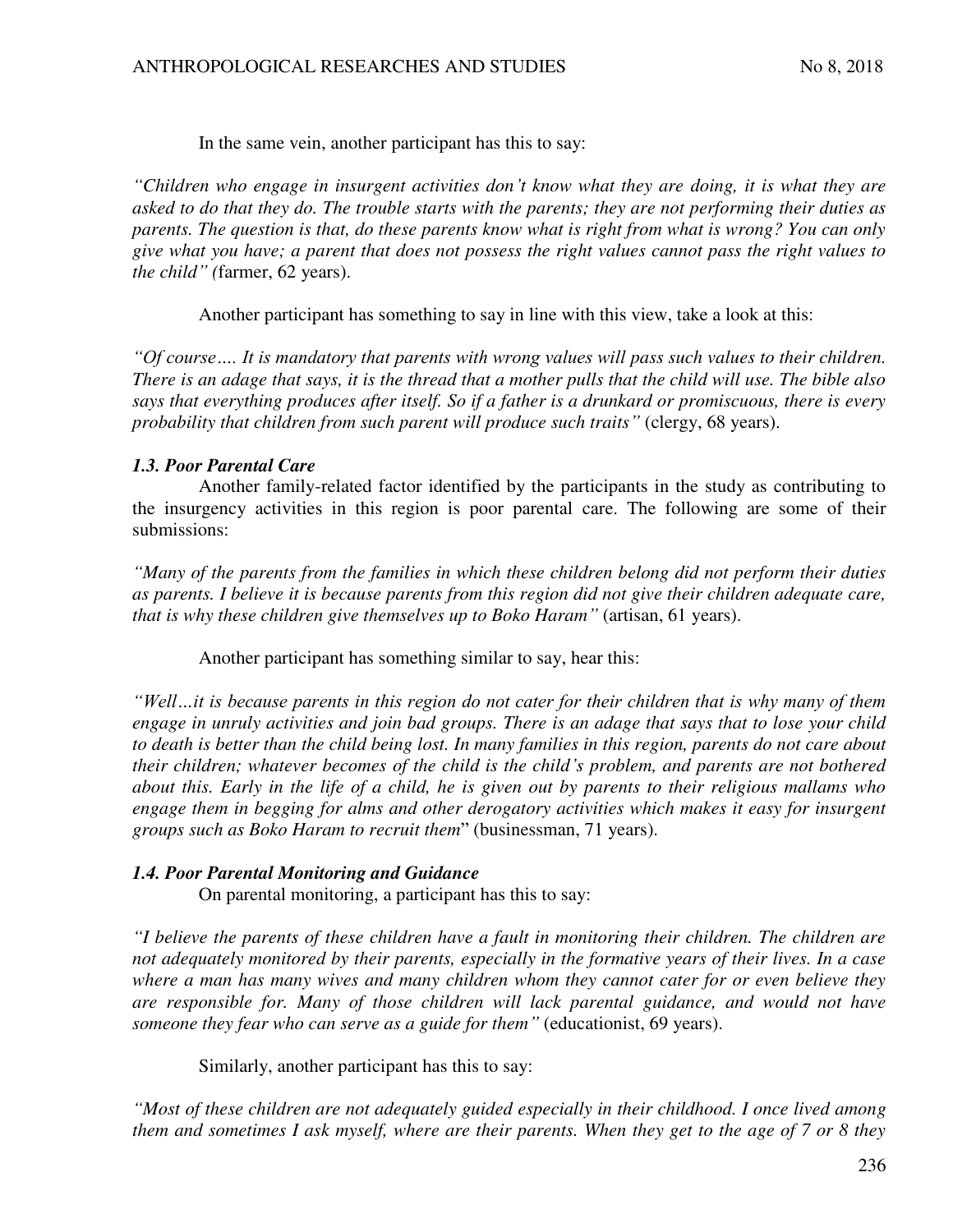*are given out to the streets to go and beg for alms so as to sustain themselves. Many of these children do not have any form of address. In fact, whenever there is uproar anywhere they are the ones who are always used in such occasion. So they have no parental guidance a large number of them are people of no fixed address, so they don't really bother what is the consequences of their actions*" (retired teacher, 64 years).

## **2. How can the Family help to forestall future insurgency activities in Nigeria?**

Diverse opinions were given by the participants on what can be done by the family to forestall future occurrence of insurgency activities in Nigeria. These are some of their opinions.

## *2.1. Child Education*

The need for proper and adequate education of the children was seriously emphasized as a measure to curbing the menace of insurgency activities in Nigeria and therefore ensuring national development in the country. For example, this participant has this to say:

*"… Lack of education among the people in this region where insurgency activities occur is what causes this problem. It is therefore important that parents should give their children an adequate education. Once their parents give them the right education, the issue of insurgency will be a thing of the past" (*lawyer, 66 years).

Similarly, another participant equally stressed the need for a proper and adequate education of children in the family as a way the family can help curb insurgency activities in the country. Listen to this:

*"In order for Nigeria not to continue to witness insurgency activities in the country and to avoid trouble in the country every day, it is important for parents to take the issue of child education seriously. They should give their children a proper education. If this is done, the children will not grow up to become miscreants and menace to the society because they will be able to know what is good for them and how to plan their future"* (lecturer, 64 years).

In the same vein, another participant has this view about education. Take a look at this:

*"… Well, my advice to parents and families in this region is that they should allow these children to be sufficiently educated. Education is a liberator, if these children are given the needed amount of education, they would be able to see the weaknesses in their culture, the one they know would be too retrogressive for them to fulfill their destiny, and they will discard and encourage the one that will take them to where they desire to be in life. So education could be very costly, but the end result cannot be underestimated. If those children have decent and good education, there is every likelihood that their eyes will be open; nobody will just gather them in one corner and give them the wrong ideology that will be detrimental to their lives, destiny and the society at large. Therefore, no matter what the cost is, parents should invest in the education of their children"* (retired teacher, 67 years)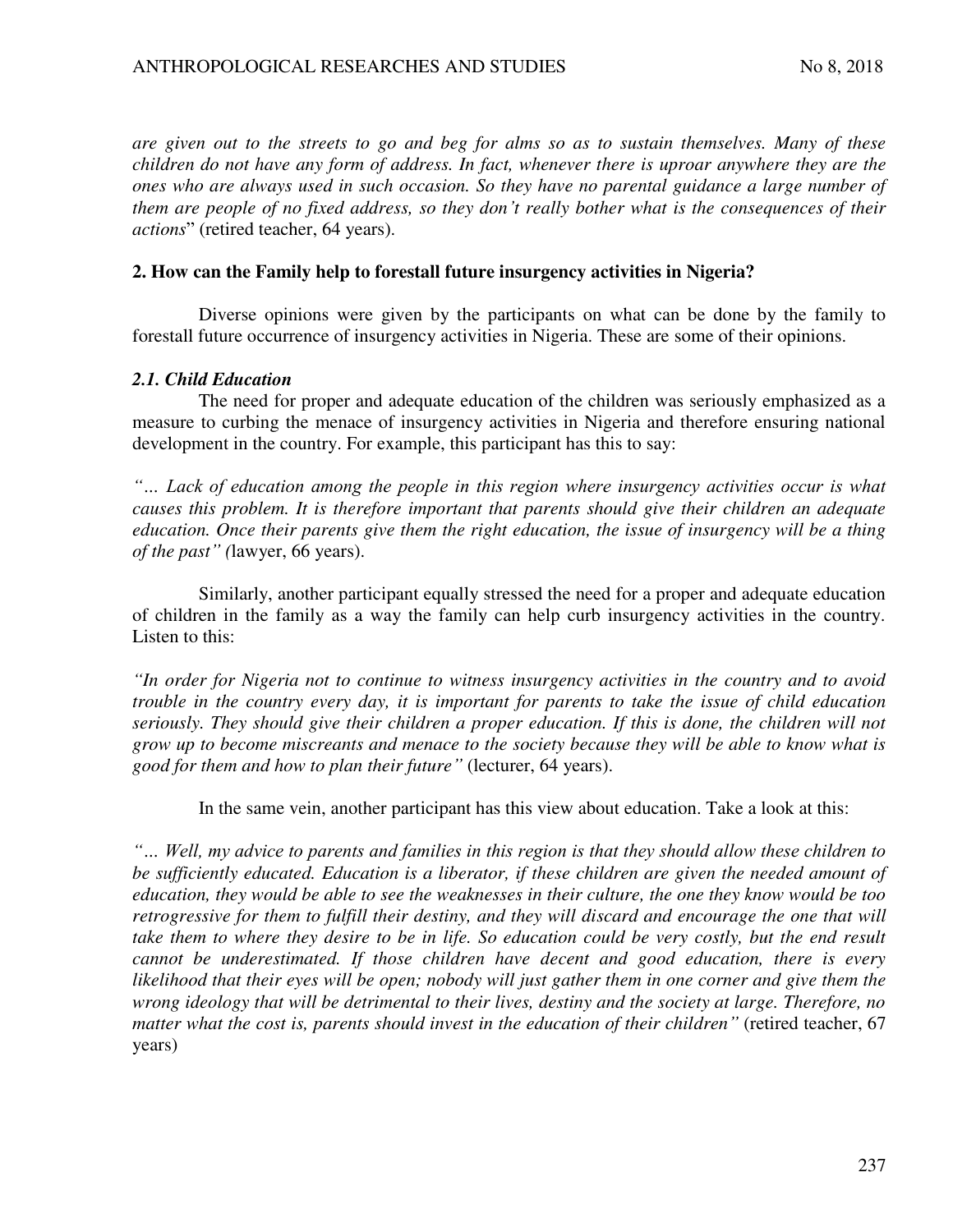# *2.2. Proper Child Upbringing*

Another way the family can help forestall future insurgency activities as enumerated by the participants in the study is to give children a proper upbringing as they grow up in life especially at the formative stage of their lives. Hear what this participant has to say:

*"The role of the family in raising the child cannot be overemphasized. The family is a key to ensuring that children behave properly in the society by giving them the right orientation from childhood. I believe if children in the families in this region are given the right orientation especially during their formative years, they may not likely derail from them when they grow up in life"* (businessman, 69 years).

#### Similarly, another participant has this to say:

*"The way we behave in the society is a function of our upbringing in the family we are born into or raised. Even when the children come under peer pressure, and they have had a good upbringing in their formative stages in life, at that point that child will remember that, given whom I am, I cannot be involved in the wrong unruly behaviors. So if they have the right orientation from childhood, they are not likely to depart from it when they grow up"* (trader, 66 years).

#### In the same vein, another participant has this to say:

*"There is no doubt about it; many of the children who engage in insurgency activities in this region are not well brought up by their parents. I believe if the family over there can cooperate together and raise these children, they will be better children in society. Families should also give birth to children that they can afford to raise and bring up properly. The belief that God gives children and takes care of them should be seriously discouraged. People should only give birth to children that they can afford to raise rather than having children like chicken and leaving them for the society to cater for them and in the process exposing them to joining bad groups such as Boko Haram"* (businessman, 71years).

# *2.3. Parent-child Closeness*

Further findings from the study suggested that parental closeness with children could help forestall future insurgency activities in Nigeria. The following participants have these to say:

*"From childhood, parents should create a bond with their children by ensuring that they are close to them. When parents are close to their children, children are likely not to be wayward. For instance, since my children were small, my wife and I were close to them, we read the Bible together, we prayed together and did many things together which they were able to pick from us and became part of them, which is instrumental to their success today. Children must be close to their parents; they must eat together, talk together, play together and laugh together. This will, therefore give them the opportunity to know the type of company they keep and once they want to start going wayward, it will be easy for their parents to detect and quickly address the situation. But when parents are not close to their children, they may be following the wrong company which the parents may not have the knowledge of"* (retired civil servant, 66 years).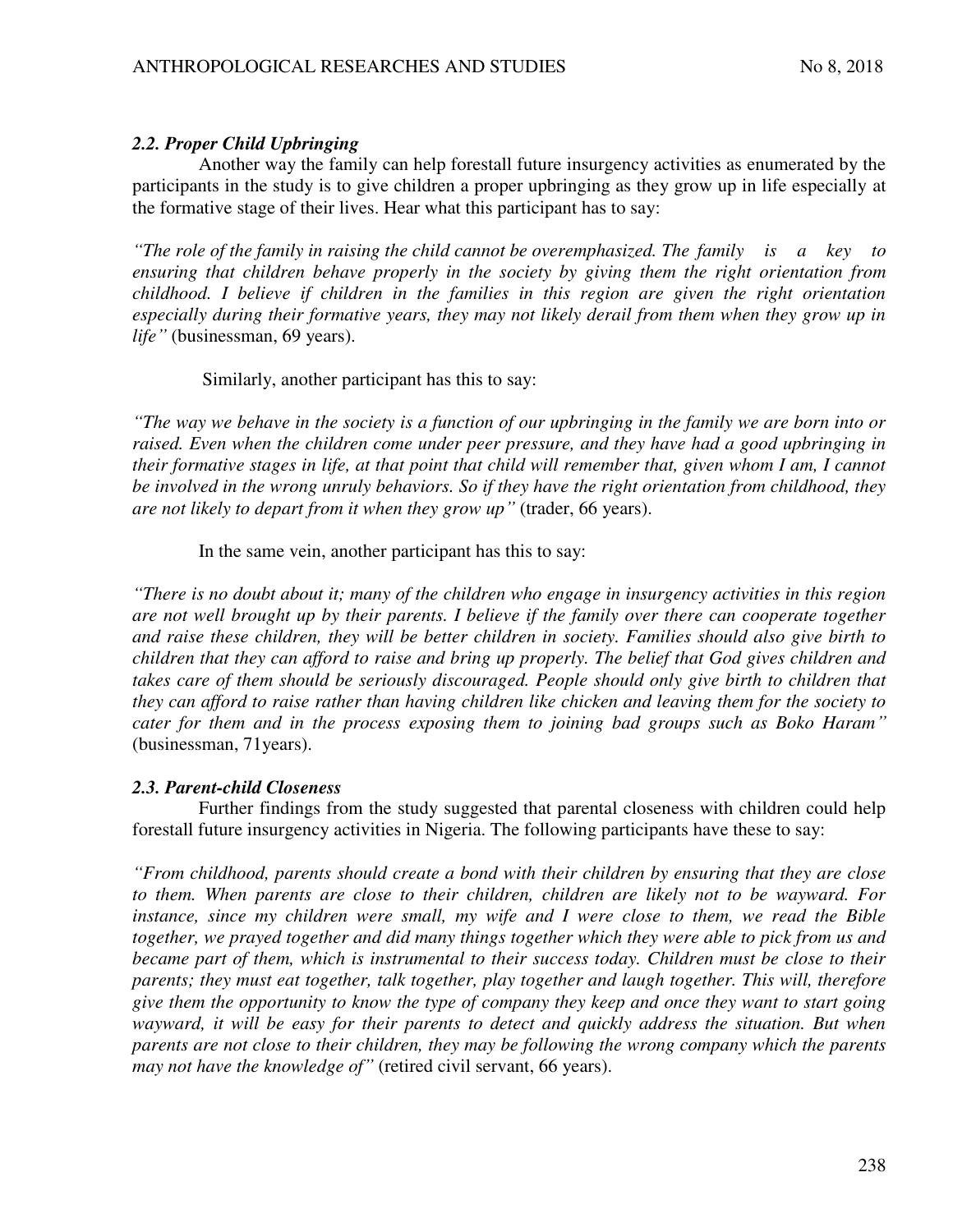Another participant has something similar to say, take a look at this:

*"I will advise parents to be close to their children. Parental closeness to children will go a long way in curbing insurgency activities in Nigeria if this can be adopted by families in the country. For instance, I am very close to my children, I know all their friends and I scrutinize them even at their formative stages, this helped them as they grow up in life to become responsible children who are worthy of emulation"* (businessman, 69 years).

# *2.4. Proper Parental Monitoring*

A number of participants in the study stressed the need for parents to monitor their children as a measure that could be adopted in curbing insurgent activities in Nigeria. One of them has this to say:

*"I believe when parents monitor their children properly, they will be able to check them early from unruly behaviors before it gets out of hand. My children, for instance, know I am a no-nonsense type, although I never beat anyone of them, but they distinguish what I want from what I don't want. I give them red lines that they must never cross, I don't joke with their academics, moral behaviors and their social behaviors and, of course, they know that they have to protect the name of the family by behaving well in the society. I am a close monitor father, when I see things with my children that are beyond what the family can afford, I query them so they know me from the world go that I will not take nonsense" (artisan, 61 years).* 

## *2.5. Parents Being a Good Example to their Children*

Some of the participants emphasized the need for parents to lead by example. According to them, this would help the children to emulate the right values, which their parents try to imbibe on them. The following are some of the views of the participants as regards this:

*"It is one thing to say a thing; it is another thing to do it. Many parents only tell their children what to do without them doing those things. The values most parents instill in their children are quite different from their own behavior. For instance, my wife and I are serious about our faith, we lived out our faith before our children and we taught them the Christian way and by the Grace of God, our children have tolled that path. So, whatever we do at home and in the larger society was geared towards our Christian faith and that was what our children also emulated, which by God's grace has helped them till today. So what parents do most times speak louder than what we say. By the Grace of God we didn't tell our children to do the right thing and then we do the wrong thing. Doing the right thing may be costly, but I think if parents learn to do what they preach to their children, our society will be a better place for us to live in*" (medical doctor, 65 years).

This view is also in line with the view of this participant; hear what he has to say:

*"I can say that, by the kind of life that I and my wife lived before our children, they have been able to emulate the right values from us, which has made them good children today. During their high school days, I specifically told them, never you ask for any help from anybody in any examination and never give such help because it will only help such people to deceive their world. And as a result of that, they never cheat on anyone or but only depend on what they could write in the examination hall and I, as their father, have never also had any reason to cheat in any examination from my elementary school to the time I graduated from the university. So it is not only enough for*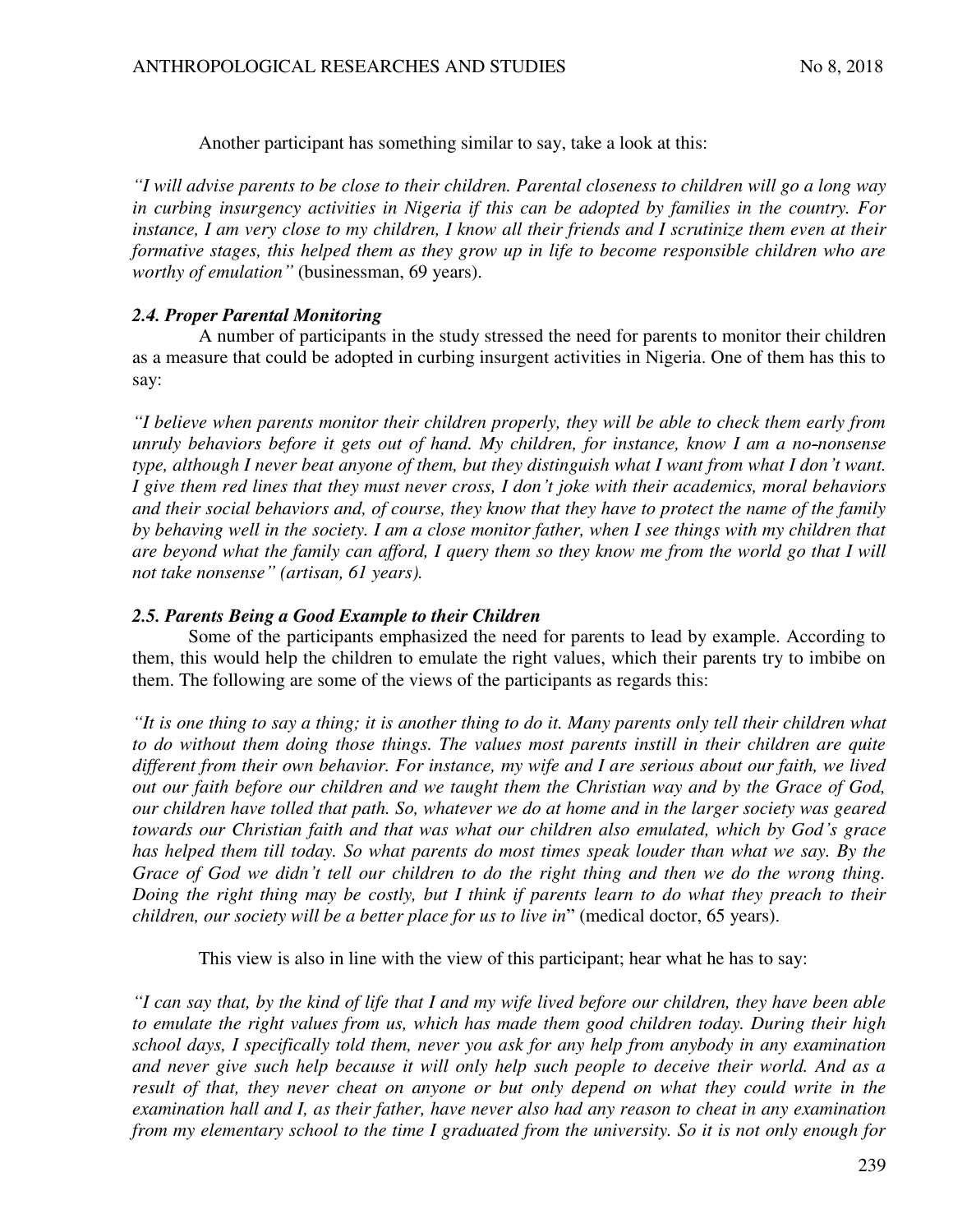*parents to instill the right values on their children but also to live by such examples"* (retired teacher, 67 years).

#### **Discussions**

The study has been able to explore the contribution of the family to insurgency activities in Nigeria and how the family can help forestall future insurgency activities in Nigeria. One of the ways the family has contributed to these activities that were mentioned in the study is poor home training for the child. This result corroborates to the findings of Adnan, Arifin and Borhan (2014), in their research conducted on barriers to the moral development of children and parental responsibility. The finding also aligns with the view of Ismail (2014), who blames, for the insurgency activities, the prevailing *almajiri* system in the region and the inability of some parents to give their children adequate care and morals necessary to counter deviant behaviors.

Another way the family has been able to contribute to the insurgency activities in northeastern Nigeria is through poor parental values. This finding is in tandem with the research conducted by Jaccard et al. (1996) and Miller et al. (1999) on the significant effects of parental values on children behavior. Furthermore, insurgency activities in the region were also attributed to poor parental care prevalent in the region. This is also supported by the study carried out by Neema et al. (2006), which showed a relationship between children behavior and the emotional support provided by parents in the formative years of the child. This also validates the outcome of research conducted by Ngom, Magadi and Owuor (2003), which found that children living apart from parents and guardian represent a significant risk factor for the deviant behaviors.

 At the same time, the problem of poor parental monitoring and guidance was also highlighted by the participants. This rests on similar result found in a cross-sectional and longitudinal study conducted by Romev et al. (1999), which found a significant relationship between parental monitoring and children negative behaviors. This also agrees with the study conducted by Diclemente, Crosby and Wingood (2002), which found a positive relationship between a lower level of perceived parental monitoring and several risky behaviors among children.

 Nevertheless, one of the most important and efficient measures mentioned in the study on how the family can help forestall future insurgency in Nigeria is child education. This corroborates to the view of Rogers (2012), who opined that lack of adequate education is instrumental to the prevailing terrorism in the region. This finding is also in line with the view of Durotoye (2015) who asserted that lack of access to adequate education is one of the major causes of Boko Haram insurgency in the country. The focus of the participants on the role of proper upbringing in curbing the future occurrence of insurgency activity is similar to that of Hardon (1998) on the importance of family upbringing upon child development, resilience, and behaviors.

Furthermore, parental closeness was emphasized as imperative to curbing future insurgency in Nigeria. This confirms the conclusions of Neema et al. (2006), which showed a link between the emotional support that parents provide for children and delinquent behaviors. In addition, another measure that the family can put in place in curbing insurgency in Nigeria that was mentioned in the study by participants is proper monitoring and guidance by the parents. This rests on the views of Adewunmi, Olojo and Falemu (2012), who opined that the role of a parent to a child at any given time couldn't be overemphasized. This finding is also similar to the views of Wamoyi et al. (2011), on their study on parental control and monitoring of young people's behavior.

Finally, parents were advised to be good examples to their children, as this will go a long way in curbing insurgent activities in the country. This recommendation corresponds with the views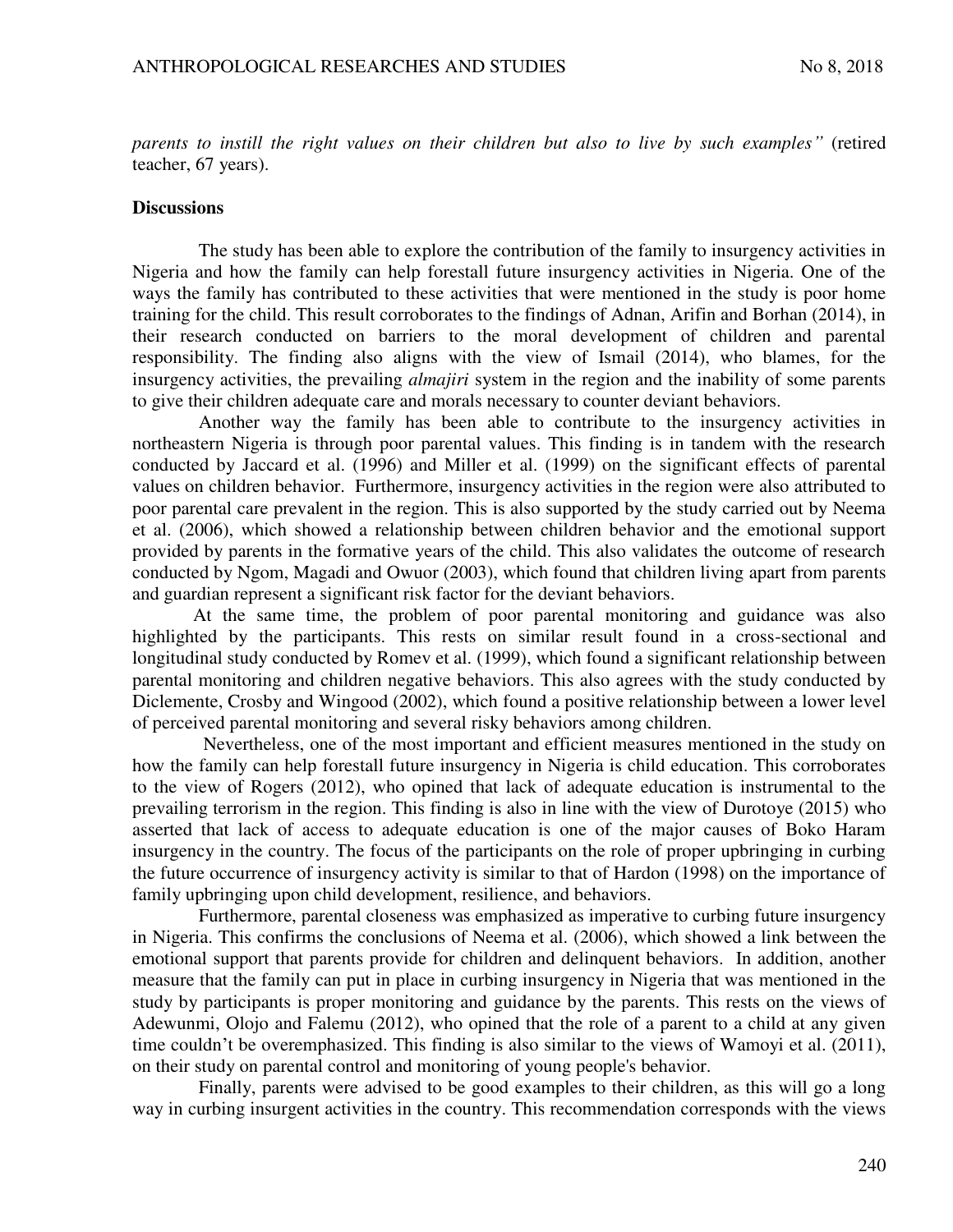of Geramian et al. (2012), who suggested that the influence of parental values on children behaviors couldn't be overemphasized.

#### **Conclusion**

This study investigated the family-related factors responsible for the Boko-Haram insurgency activities in the Nigerian society and how the family could help to forestall future occurrence of such activities as an institution of change in the society. The study was conducted in Ilorin, headquarters of Kwara State, North Central Nigeria. 20 participants that were selected through purposive sampling method were included in the study while information was retrieved through in-depth interviews with key informants.

Findings showed that poor parental training, poor parental values, poor parental care and poor parental monitoring and guidance are responsible for the involvement of children in insurgency activities in the region. However, child education, proper child upbringing, parent-child closeness, proper parental monitoring and parents being good examples to their children were suggested in the study as measures that could be put in place to forestall future occurrence of such activities.

The study concluded that insurgency activities of the Boko Haram sect in the country are also facilitated by the lack of parental attachment in the family and that children from such families are prone to become juvenile delinquents and deviants to the society. The study recommends improved child-parental attachment and emotional support for the child in the family to prevent them from becoming deviants in the society and being used as tools to disrupt National development.

#### **References**

- 1. Adewunmi, M.G., Olojo, O.J., and Falemu, F.A, 2012. Roles of parent on the academic performance of pupils in elementary schools. *International Journal of Academic Research in Business and Social Sciences*, 2(1). Available at: [http://www.hrmars.com/admin/pics/487.pdf.](http://www.hrmars.com/admin/pics/487.pdf) [Accessed 31August 2017].
- 2. Adnan, A.R., Arifin, M., and Borhan, I., 2014. Barriers to Moral Development of Adolescents and Parental Responsibility: The Case of Malay Working Parents. *International Journal of Humanities Social Sciences and Education*, 1(6), pp.40-48. Available at: [https://www.arcjournals.org/pdfs/ijhsse/v1-i6/6.pdf.](https://www.arcjournals.org/pdfs/ijhsse/v1-i6/6.pdf) [Accessed 30 August 2017].
- 3. Aguilar, T., 1999. *Families of the New Millennium*. Available at: [http://www.prb.org/pdf/definingfamily.pdf.](http://www.prb.org/pdf/definingfamily.pdf) [Accessed 18 July 2017].
- 4. Aina, I.O., 1998. Women, culture and Society in A. Sesay and A.Odebiyi, eds. Nigerian Women in Society and Development. Ibadan: Dokun Publishing House/INTEC, pp.3-33
- 5. Anyadike, I. and Nkechi, O 2013. Boko Haram and National Security Challenges in Nigeria; Causes and Solutions. *Journal of Economics and Sustainable Development*, 4(5), pp 2222-2855.
- 6. Awogbenle, A.C. and Iwuamadi, K.C., 2010. Youth Unemployment: Entrepreneurship Development Programme as an Intervention Mechanism. *African Journal of Business management*, 4(6), pp.831-835.
- 7. Baumrind, D., 1991. The influence of parenting style on adolescent competence and substance use. *Journal of Early Adolescence*, 11(1), pp.56-95.
- 8. Bowlby, J., 1969. *Attachment and Loss*, Vol.1: Attachment. New York: Basic Books.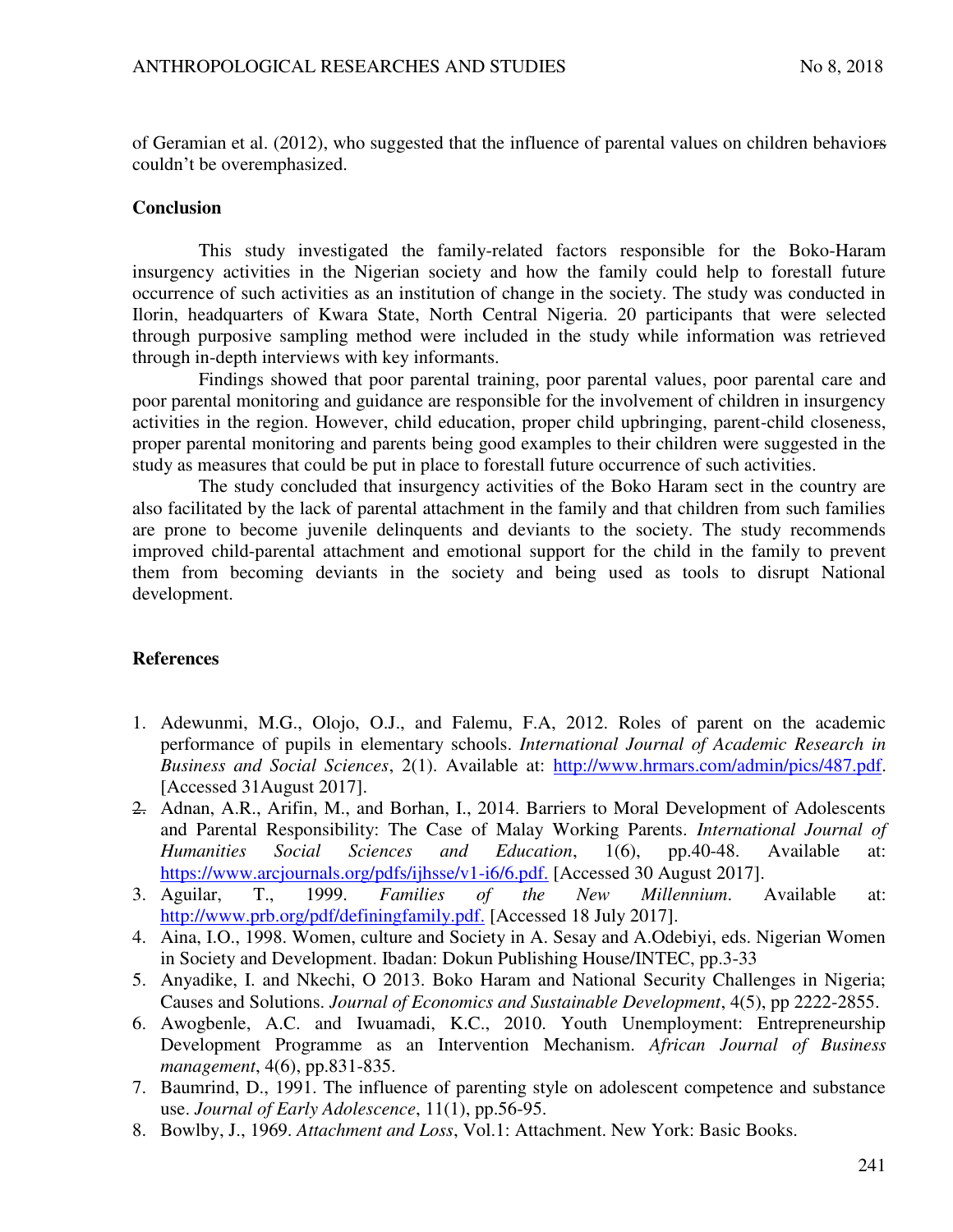- 9. Christian, L.G., 2006. Understanding families: Applying family systems theory to early childhood practice. *Young Children*, 61(1), pp.12-20.
- 10. Chothia, F., 2014. Who Are Nigeria's Boko Haram Islamists? BBC NEWS AFRICA, 20 May, Available at: http://www. bbc.com/news/world-africa-13809501.
- 11. Diclemente, R.J, Crosby, R.A, and Wingood, G.M., 2002. Enhancing STD/HIV prevention among adolescents: the importance of parental monitoring. Minerva pediatrica, 54(3), pp.171-7.
- 12. Durotoye, A., 2015. Economic consequences and management of Boko Haram insurgency in Nigeria, International Journal of Economics, Commerce and Management, 3(6). Available at: <http://ijecm.co.uk/wp-content/uploads/2015/06/3675.pdf>[Accessed 31 August 2017].
- 13. Duze, M.C. and Mohammed, I.Z., 2006. Male Knowledge, Attitude, and Family Planning Practices in Northern Nigeria. *African Journal of Reproductive Health*, 10(3) [online] Available at: [https://www.ajol.info/index.php/ajrh/article/view/7899.](https://www.ajol.info/index.php/ajrh/article/view/7899) [Accessed 30 August 2017].
- 14. Enrique, J., Howk, H., and Huitt, W., 2007. *An overview of family development. Educational Psychology Interactive.* Valdosta, GA: Valdosta State University. Available at: [http://www.edpsycinteractive.org/papers/family.pdf.](http://www.edpsycinteractive.org/papers/family.pdf) [Accessed 18 July 2017].
- 15. Geramian, N., Akhavan, S., Gharaat, L., Tehrani, A.M., Farajzadegan, Z., 2012. Determinants of drug abuse in high school students and their related knowledge and attitude. Journal of the Pakistan Medical Association, 62(3 Suppl 2), S.62-6. Available at: <http://eprints.skums.ac.ir/id/eprint/5942>[Accessed 21 August 2017].
- 16. Hunter, J.E. and Schuman, N., 1980. Chronic reconstitution as a family style. *Social Work*, 25(6), pp.446-451.
- 17. Ismail, A., 2014. Panacea to Boko Haram Insurgency in Nigeria. *The Nigerian Voice*, 27 June, Available at: [https://www.thenigerianvoice.com/news/150954/1/panacea-to-boko-haram](https://www.thenigerianvoice.com/news/150954/1/panacea-to-boko-haram-insurgency.html)[insurgency.html.](https://www.thenigerianvoice.com/news/150954/1/panacea-to-boko-haram-insurgency.html) [Accessed 30 August 2017].
- 18. Jaccard, J., Dihus D.J., & Liturdo H.A, 1996. Parent adolescent communication about sex and birth control: Implication from parents based interventions to reduce unintended adolescent pregnancy. In: L.J Severy, W.B., Miller and L., Severy, eds. *Advances in population. Psychological perspective*, Vol. 3. London: Jessica Kingsley Publishers.
- 19. Kester, K.O., 2012. *National Economic Transformation: Issues, Perspective and Challenges.* A paper presented at the 10<sup>th</sup> National Conference of the School of Arts and Social Sciences, Federal College of Education, Osiele, Abeokuta, Ogun State, Nigeria,  $21<sup>st</sup> - 25<sup>th</sup>$  May, 2012.
- 20. Miller, W.B., Pasta, D.J., Mac-Murry, J., Chiu, C., WU, H. and Coming, D.E, 1999. Dopamine receptor genes associated with age at first sexual intercourse. *Journal of Biosocial Science*, 31(1), pp.43-54.
- 21. Muhammad, A.P., and Joel, S 2012. Africa's Growing Giant Population Dynamics in Nigeria. Population Dynamics in Muslim Countries pp 211-224. Available at: [https://link.springer.com/chapter/10.1007/978-3-642-27881-5\\_13.](https://link.springer.com/chapter/10.1007/978-3-642-27881-5_13) [Accessed 30 August 2017].
- 22. Neema, S., Ahmed. F.H., Kibombo. R., Bankole, A., 2006. *Adolescent sexual and reproductive health in Uganda: Results from the 2004 Uganda national survey of adolescents* (Occasional Report No 26). New York: Guttmacher Institute.
- 23. Ngom, P., Magadi, M.A., Owuor, T., 2003. Parental presence and adolescent reproductive health among the Nairobi urban poor. Journal of Adolescent Health, 2003, 33(5), pp.369-377.
- 24. Nwobi,P.C., 1997. *Marriage and Family Counselling*. Enugu: Pan Africa Publishers.
- 25. Nwosuji, E., 2008.The role of husband & wife in contemporary Nigeria society. Available at: <http://nigsocioculture.blogspot.ro/2008/08/role-of-husband-wife-in-contemporary.html> [Accessed 19 July 2017].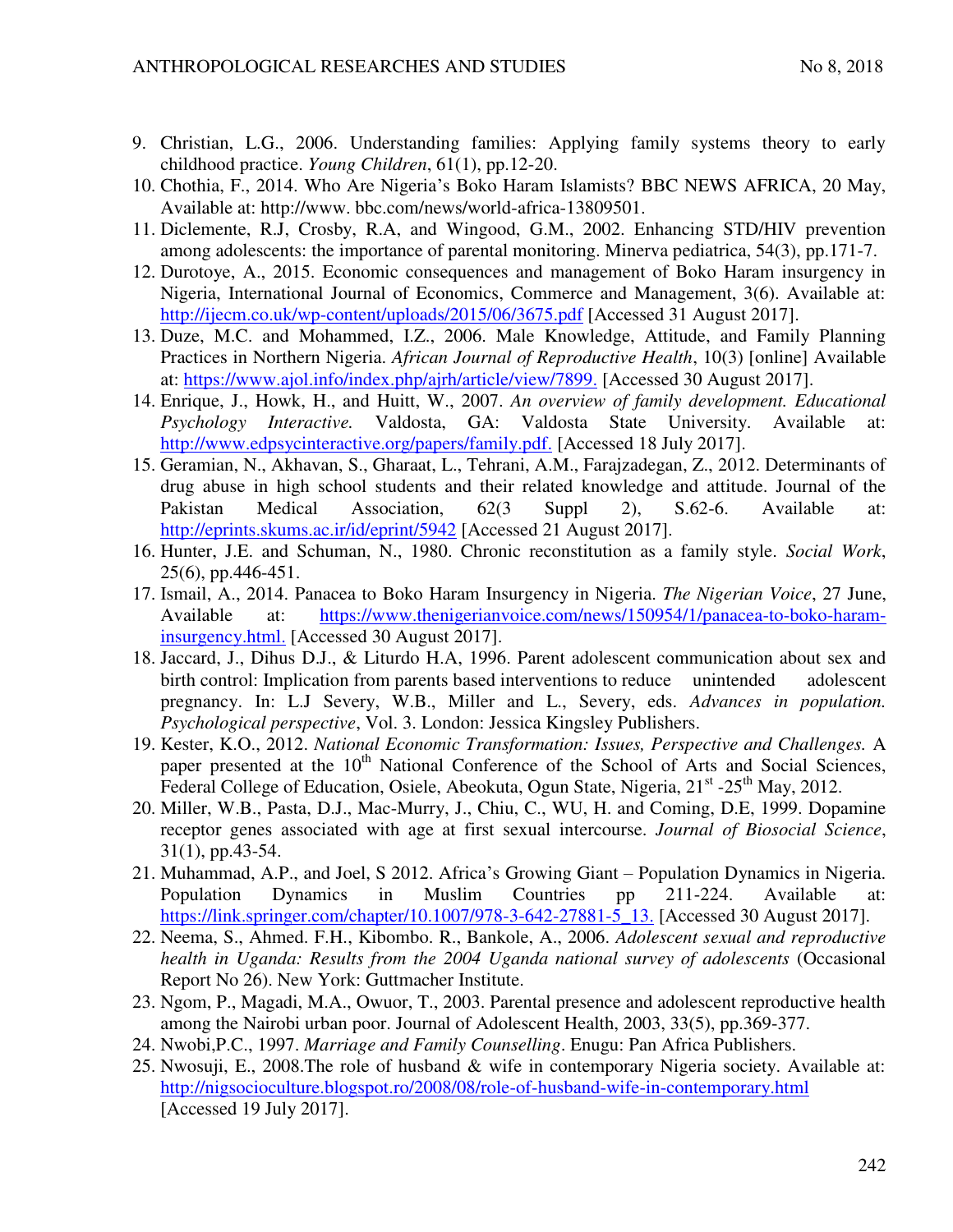- 26. Nye, F.I., 1958. *Family relationships and delinquent behavior*. New York: Wiley; London: Chapman & Hall.
- 27. Ogai, J.O., 2007. An Analysis of the concept of Development and Underdevelopment in Communication National Development. Available at: [http://martinslibrary.blogspot.com/2014/05/the-meaning-and-concept-of-national.html.](http://martinslibrary.blogspot.com/2014/05/the-meaning-and-concept-of-national.html) [Accessed 24 July 2017].
- 28. Ogunlesi, T., 2014. Nigeria overtakes South Africa to become Africa's largest economy. *The Guardian*, 7 April. Available at: [https://www.theguardian.com/world/2014/apr/07/nigeria-south](https://www.theguardian.com/world/2014/apr/07/nigeria-south-africa-largest-economy)[africa-largest-economy](https://www.theguardian.com/world/2014/apr/07/nigeria-south-africa-largest-economy) [Accessed 30 August 2017].
- 29. Okereocha, C., 2012. Heartache for the Economy. TELL, May 14, pp. 46 -47.
- 30. Patterson, J.M., 2002. Understanding family resilience. *Journal of clinical Psychology*, 58(3), pp.233-246.
- 31. Rogers, P., April 3, 2012. Nigeria: the generic context of the Boko Haram Violence. *Monthly Global Security Briefing*, 30 April. Available at: [http://www.oxfordresearchgroup.org.uk/sites/default/files/AprEn12.pdf.](http://www.oxfordresearchgroup.org.uk/sites/default/files/AprEn12.pdf) [Accessed 31 August 2017].
- 32. Romer, D., Stanton, B., Galbraith, J., Feigelman, S., Black, M.M., Li, X., 1999. Parental influence on adolescent sexual behavior in high poverty setting. *Archives of pediatrics & adolescent medicine*, 153(10), pp.1055-62.
- 33. Shaffer, D.R., 2000. *Social and personality development* (4th ed.). Belmont, CA: Wadsworth.
- 34. Shehu, S. 2015. The impact of Boko Haram on Nigerian national development. In: Universiti Sultan Zainal Abidin, Malaysia, *International Conference on Empowering Islamic Civilization in the 21st Century*. Kuala Lumpur, Malaysia, 6-7 September 2015. Available at: https://www.unisza.edu.my/icic/images/Fullpaper/06 - Sani\_Shehu.pdf. [Accessed 24 July 2017].
- 35. Shettima, A.G., 2009. The Almajiri syndrome: A response to General Babangida. Available at: [http://www.amanaonline.com/Arti cles/Shettima/Shettima\\_30.htm](http://www.amanaonline.com/Arti%20cles/Shettima/Shettima_30.htm) [Accessed 24 July 2017].
- 36. Shuaibu, S.S. and Saleh, M.A., 2015. Historical evolution of Boko Haram in Nigeria: causes and solutions. In: Universiti Sultan Zainal Abidin, Malaysia, *International Conference on Empowering Islamic Civilization in the 21st Century*. Kuala Lumpur, Malaysia, 6-7 September 2015. Available at: https://www.unisza.edu.my/.../Fullpaper/20 - Salisu Salisu Shuaibu.pdf [Accessed 30 August 2017].
- 37. von Bertalanffy, L., 1968. *General System Theory: Foundations, Development, Applications*. New York: George Braziller.
- 38. Wamoyi, J., Fenwick, A., Urassa, M., Zaba, B. and Stones, W., 2011. Parental control and monitoring of young people's sexual behavior in rural North-Western Tanzania: Implications for sexual and reproductive health interventions. *BMC Public Health* (online), 11:106. Available at: <https://bmcpublichealth.biomedcentral.com/articles/10.1186/1471-2458-11-106>[Accessed 31] August 2017].
- 39. Ziehl, S.C., 2003. Forging the links: Globalization and family patterns. *Society in Transition*, 34(2), pp.320-337.
- 40. \*\*\*International Crisis Group. Curbing Violence in Nigeria (II): The Boko Haram Insurgency. Report No.216 / AFRICA. Available at: <https://www.crisisgroup.org/file/1094/download?token=Ybn0wuzJ>[Accessed 30 August 2017].
- 41. \*\*\*IRIN (Integrated Regional Information Networks), 2013. Updated timeline of Boko Haram attacks and related violence, 12 Dec. Available at: